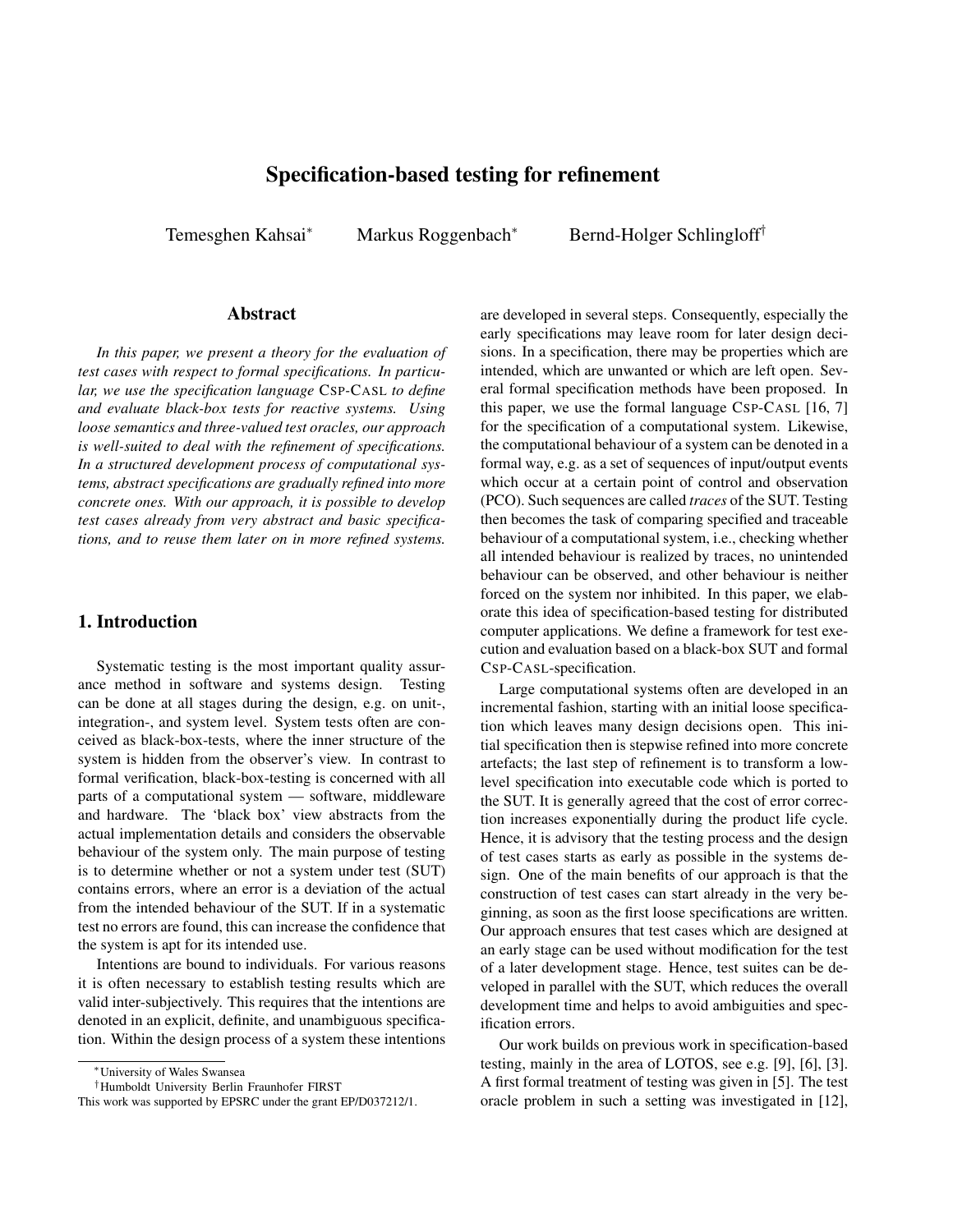[13]. In contrast to these approaches, we are using a specification language with loose semantics which allows underspecification and refinement.

The language CSP dates back to 1985 [8]; an excellent reference is the book [17] (updated 2005). CASL was developed by the CoFI [1], [15], [2]. Tools for CASL are developed, e.g., in [10, 11, 14]. The combination CSP-CASL was introduced in [16] and used for specifying an electronic payment system in [7].

This paper is organized as follows: In section 2, we give a short overview of our specification language CSP-CASL. Then, we discuss reasonable expectations for specification based testing, where we use a simple calculator as running example. In section 4, we introduce the notion of a test process and the expected result of a test process with respect to a specification. In section 5, we describe test execution and evaluation as well as formal properties of test suites. Finally, we re-visit our calculator example and demonstrate our techniques.

## 2. CSP-CASL

CSP-CASL [16] is a comprehensive language which combines *processes* written in CSP [8, 17] with the specification of *data types* in CASL [2, 15]. The general idea is to describe reactive systems in the form of processes based on CSP operators, where the communications of these processes are the values of data types, which are loosely specified in CASL. All standard CSP operators are available, such as multiple prefix, the various parallel operators, operators for non-deterministic choice, communication over channels. Concerning CASL features, the full language is avaliable to specify data types, namely many-sorted first order logic with sort-generation constraints, partiality, and sub-sorting. Furthermore, the various CASL structuring constructs are included, where the structured free construct adds the possibility to specify data types with initial semantics. CSP-CASL specifications can be organized in libraries. This allows to specify a complex system in a modular way.

*Syntactically*, a CSP-CASL specification with name *N* consists of a data part *Sp*, which is a structured CASL specification, an (optional) channel part *Ch* to declare channels, which are typed according to the data part, and a process part *P* written in CSP, within which CASL terms are used as communications, CASL sorts denote sets of communications, relational renaming is described by a binary CASL predicate, and the CSP conditional construct uses CASL formulae as conditions:

#### ccspec *N* = data *Sp* channel *Ch* process *P* end

See Section 3 for concrete instances of such a scheme.

*Semantically*, a CSP-CASL specification is a family of process denotations for a CSP process, where each model of the data part *Sp* gives rise to one process denotation. The definition of the language CSP-CASL is generic in the choice of a specific CSP semantics. For example, all denotational CSP models mentioned in [17] are possible parameters, as is the newly defined model  $\mathcal{R}$  [18].



Figure 1: CSP-CASL semantics

The semantics of CSP-CASL is defined in a two-step approach<sup>1</sup>, see Figure 1. Given a CSP-CASL (Sp, P) specification, in the first step we construct for each model *M* of Sp a CSP process  $P'(A(\beta(M)))$ . To this end, we define for each model *M*, which might include partial functions, an equivalent model  $\beta(M)$  in which partial functions are totalized.  $\beta(M)$  gives rise to an alphabet of communications  $A(\beta(M))$ . In order to deal with CSP binding, we introduce variable evaluations  $\nu : X \to \beta(M)$ . With these notations we define the process  $P'(A(\beta(M))) := [P]_{\emptyset:\emptyset \to \beta(M)}$ , where  $\emptyset$  is the empty evaluation, i.e., *P* has no free variables. In the second step we point-wise apply a denotational CSP semantics. This translates a process  $P'(A(\beta(M)))$  into its denotation  $d_M$  in the semantic domain of the chosen CSP model. See [16] for the details of the construction.

Given a denotational CSP model with domain  $D$ , the semantic domain of CSP-CASL consists of families of process denotations  $d_M \in \mathcal{D}$ . Its elements are of the form  $(d_M)_{M \in \mathcal{I}}$ where *I* is a class of algebras. As refinement  $\rightsquigarrow_{\mathcal{D}}$  we define on these elements

$$
(d_M)_{M \in I} \sim_{\mathcal{D}} (d'_{M'})_{M' \in I'}
$$
  
iff  

$$
I' \subseteq I \land \forall M' \in I': d_{M'} \sqsubseteq_{\mathcal{D}} d'_{M'},
$$

where  $I' \subseteq I$  denotes inclusion of model classes over the same signature, and  $\sqsubseteq_{\mathcal{D}}$  is the refinement notion in the chosen CSP model  $D$ . In the traces model  $T$ , for instance,  $T \subseteq T$  *T*  $\iff T' \subseteq T$ , where *T* and *T'* are prefixed closed sets of traces. The definitions of CSP refinements for  $\mathcal{D} \in \{ \mathcal{T}, \mathcal{N}, \mathcal{F}, \mathcal{I}, \mathcal{U} \}$ , c.f. [17], and also for the newly developed model  $R$  [18], which all are based on set inclusion, yield that CSP-CASL refinement is a preorder.

Concerning *data refinement*, we directly obtain the following characterisation:

| data $Sp$ process $P$<br>data $Sp'$ process $P$ | $\left\{\begin{array}{l}\text{if }\left\{ \begin{array}{l} 1. \ \Sigma(Sp)=\Sigma(Sp'), \ 2. \ \textbf{Mod}(Sp')\subseteq \textbf{Mod}(Sp)\end{array}\right. \end{array}\right.$ |
|-------------------------------------------------|----------------------------------------------------------------------------------------------------------------------------------------------------------------------------------|
|-------------------------------------------------|----------------------------------------------------------------------------------------------------------------------------------------------------------------------------------|

<sup>&</sup>lt;sup>1</sup>We omit the syntactic encoding of channels into the data part.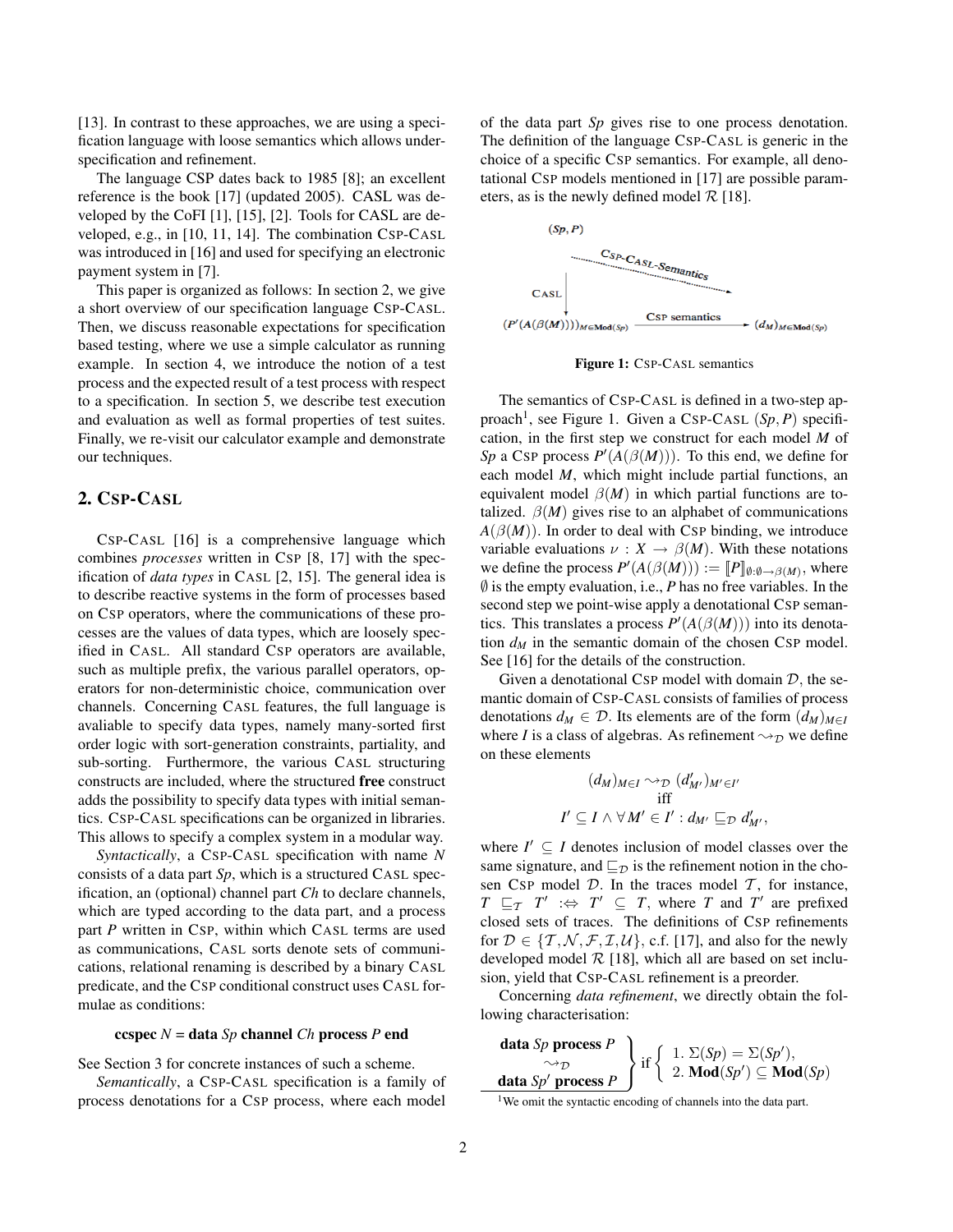The crucial point is that we fix both the signature of the data part and the process *P*. For *process refinement*, a similar characterisation is obvious:

$$
\left\{\n\begin{array}{c}\n\text{data } Sp \text{ process } P \\
\hline\n\end{array}\n\right\}\n\text{if}\n\left\{\n\begin{array}{c}\n\text{for all } M \in \text{Mod}(Sp):\n\\ \left[\n\begin{array}{c}\n\left[\n\begin{array}{c}\nP\right]\n\left[0:0 \to \beta(M)\n\end{array}\n\right]\n\end{array}\n\right]\n\text{CSP} \subseteq \mathcal{D}\n\\ \left[\n\left[\n\begin{array}{c}\nP'\right]\n\left[0:0 \to \beta(M)\n\end{array}\n\right]\n\text{CSP}\n\end{array}\n\right]
$$

Here,  $\llbracket \_\_\right]_{\text{CSP}}$  is the evaluation according to the CSP denotational semantics. For this result, we need to fix *Sp*.

### 3 Relating formal specifications to tests

The fundamental question when dealing with testing based on formal specifications is the following: which are the intentions or properties formulated in the specification text that can be tested? In order to illustrate this question, we consider as an SUT a simple binary calculator, see Figure 2. It has two input buttons and can compute the addition function only. Whenever one of the buttons is pressed on the calculator, the integrated control circuit displays the corresponding digit in the display. After pressing a second button, the corresponding addition result is displayed and the calculator returns to its initial state. A major advantage of



Figure 2: Binary Calculator

specification-based design is the possibility of stepwise refinement. Starting from an initial, loose specification, more and more details can be added until the specification is effective, deterministic and executable. From this, the target code can be derived semi-automatically and in some cases even fully automatic.

Thus, the testing framework must be able to deal with incomplete and nondeterministic specifications. For the calculator example, in a first high-level specification we might want to abstract from the control flow and just specify the interfaces of the system.

```
ccspec BCALCO =data
      sort Number
      ops o, 1 : Number;- + - : Number \times Number \rightarrow? Number
channel
        Button, Display : Number
process
       P_0 = (?x : Button \rightarrow P_0) \sqcap (!y : Display \rightarrow P_0)end
```
In this specification, 0 and 1 are constants of sort *Number*, and + is a partial function from pairs of type *Number* to *Number*. The calculator receives values of type number on the channel *Button*, while it sends values of type number over the channel *Display*. The process  $?x : Button \rightarrow P_0$  is willing to receive any value of type *Number* over the channel *Button*, stores this value of type *Number* in *x*, and behaves like  $P_0$ . This corresponds to a user input. The process  $!y$  : *Display*  $\rightarrow$  *P*<sub>0</sub> chooses an arbitrary value *y* of type *Number*, sends this value over the channel *Display*, and behaves like  $P_0$ . This corresponds to the computed output of the calculator. The process  $P_0$  as a whole repeatedly chooses one of the two above processes in a nondeterministic way, which corresponds to an arbitrary interleaving of inputs and outputs.

Even for such loosely specified systems we would like to be able to derive meaningful tests. For example, we could design test cases which are used for setting up the interface between testing system and SUT. The testing framework should be able to cope with such a situation.

A more refined specification could require that the pressing of buttons and the display of digits strictly alternates:

$$
P_1 = ?x : Button \rightarrow !y : Display \rightarrow P_1
$$

In the process  $P_1$  each input is directly followed by some output. For such a specification, we would like to test that after each press of a button some digit is displayed.

An even more refined version requires that the first displayed digit is echoing the input, and the second displays the result of the computation:

$$
P_2 = ?x : Button \rightarrow Display!x \rightarrow ?y : Button
$$

$$
\rightarrow Display! (x + y) \rightarrow P_2
$$

The process  $P_2$  has the following event sequence: The input of *x* is followed by the display of the value *x*. Then the process reads *y* and displays  $x + y$ . After that the process behaves like  $P_2$  again. For testing this means that we can check if after input of  $x$  the display shows  $x$ , and if after input of *x* and *y* the display shows the value of the term *x* + *y*.

Such refinement steps could occur, for example, when use cases which are derived from customer's wishes are integrated into the formal specification. Ideally, we would like to be able to re-use test cases on a more detailed level which have been designed for a more abstract level; since the refined specification is more precise than the abstract one, the outcome of testing should also be more precise. In particular, each test case developed for *P*<sup>1</sup> should be reusable for *P*2.

In  $P_2$  it is still left open what the value of  $x + y$  shall be. We haven't yet specified the arithmetic properties of addition. Such situations of under-specifications occur, e.g., in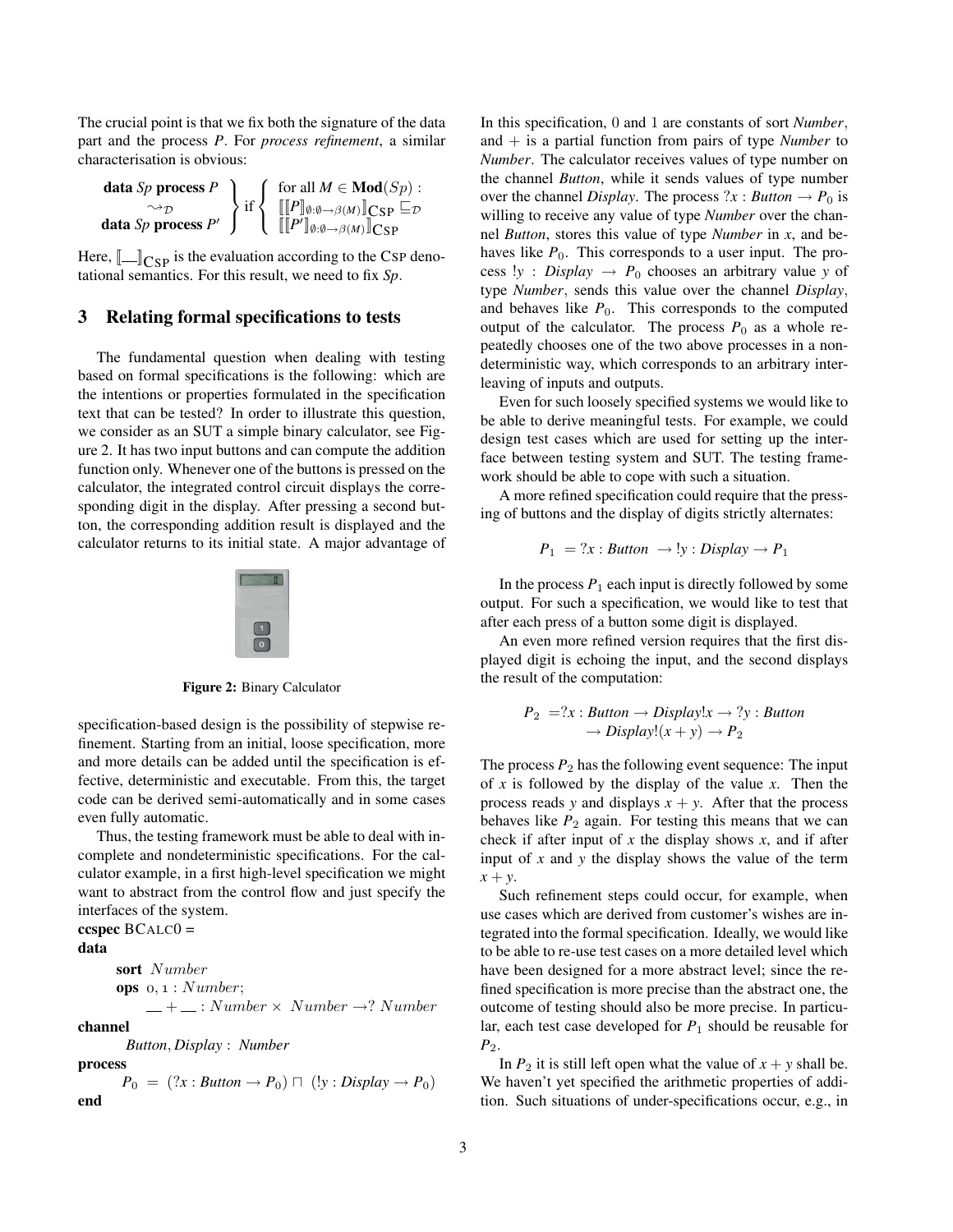object-oriented design. Here, it is often the case that library functions are used whose exact functionality is specified at a later stage. In CSP-CASL, we can express functionality by suitable axioms:

ccspec  $BCALC3 =$ 

data

sort Number

ops  $o, 1 : Number;$  $-$  +  $-$  : Number  $\times$  Number  $\rightarrow$ ? Number axioms  $0 + 0 = 0$ ;  $0 + 1 = 1$ ;  $1 + 0 = 1$ 

# channel

*Button*, *Display* : *Number*

process

 $P_3 = ?x : Button \rightarrow Display!x$  $\rightarrow$  ?*y* : *Button*  $\rightarrow$  *Display*! $(x + y) \rightarrow P_3$ 

#### end

In BCALC3, we specify the results of the  $+$  operator with three axioms. We deliberately under-specify the  $+$  operator: there is no axiom for  $1 + 1$ . Consequently, BCALC3 has models with  $1 + 1 = 0$ , models with  $1 + 1 = 1$  and models in which  $1 + 1$  is undefined. This means that in this case the specification does not constrain the SUT in the result of the  $+$  operator. Such a situation might for example arise when the functionality of border cases or exceptions is not constrained in the basic specification. E.g., in many programming languages the value of an integer variable in case of overflow is not defined. However, we want to design test cases which cover the normal, non-exceptional behaviour, and to re-use these test cases later on. With such a specification, we expect to be able to test whether the calculator behaves correctly, e.g., for the input of 0 and 1.

Taking the standard arithmetic CARDINAL from the CASL library of Basic Datatypes [15], we specify a one bit calculator where  $1 + 1$  is seen as an arithmetic overflow and therefore is an undefined term.

ccspec  $BCALC4 =$ 

### data

CARDINAL [op *WordLength* = 1 : *Nat*] with sort *CARDINAL* 7→ *Number*

channel

*Button*, *Display* : *Number*

### process

 $P_4 = ?x : Button \rightarrow Display!x$  $\rightarrow$  ?*y* : *Button*  $\rightarrow$  *Display*! $(x + y) \rightarrow P_4$ 

#### end

For this specification all models of the data part are isomorphic, and in the process part there is no internal nondeterminism. Such a specification can be completely tested.

#### 4 Test processes

In this section we define a classification of test processes based on the semantics of a CSP-CASL specification. Then we show that this classification can also be captured on the syntactical level.

### 4.1 Colouring test processes

In this subsection we formulate the notion of a test case and the colour of a test case with respect to a specification. Each test case reflects some intentions described in the specification. Intuitively, green test cases reflect *required* behaviour of the specification. Red test cases reflect *forbidden* behaviour of the specification. A test is coloured yellow if it depends on an *open design decision*, i.e., if the specification does neither require nor disallow the respective behaviour.

Let (*Sp*, *P*) be a CSP-CASL specification such that *Sp* is consistent, and let  $X = (X_s)_{s \in S}$  be a variable system over the signature  $\Sigma$  of the data part *Sp.* A *test case T* is any CSP-CASL process in the signature of *Sp* and the variable system *X*. The *colour* of a test case *T* with respect to (*Sp*, *P*) is a value  $c \in \{red, yellow, green\}$ , such that

- *colour*(*T*) = *green* iff for all models  $M \in \textbf{Mod}(Sp)$ and all variable evaluations  $\nu : X \to M$  it holds that:
	- 1. *traces*( $[T]_{\nu}$ )  $\subseteq$  *traces*( $[P]_{\emptyset:\emptyset \to \beta(M)}$ ) and
	- 2. for all  $tr = \langle t_1, \ldots t_n \rangle \in \text{traces}(\llbracket T \rrbracket_{\nu})$  and for all  $1 \leq i \leq n$  it holds that:  $(\langle t_1, \ldots, t_{i-1} \rangle, \{t_i\}) \notin failures([\![P]\!]_{\emptyset:\emptyset \to \beta(M)})$
- *colour*(*T*) = *red* iff for all models  $M \in Mod(S_p)$  and all variable evaluations  $\nu : X \to M$  it holds that: *traces*( $[T]_{\nu}$ )  $\nsubseteq$  *traces*( $[P]_{\emptyset:\emptyset \to \beta(M)}$ )
- $\text{colour}(T) = \text{yellow}$  otherwise.

In other words: a test case *T* is green, if all models agree (1) that all its traces are possible system runs (2) whose execution can't be refused. A test case *T* is red, if all models agree that not all of its traces are possible system runs and, finally, a test case *T* is yellow, if the execution of some possible system run can also lead to failure, or the process *T* has a trace which some models consider as a possible system run while others don't.

Our colouring has the following simple properties:

- The test process *Stop* which gives rise to the empty observation  $\langle \rangle$  is always coloured green.
- With the specification (*Sp*, *Stop*) all test cases different from *Stop* are coloured red.
- Test cases which differ only on termination information have the same colour.
- A CSP-CASL specification with an inconsistent data part *Sp* does not reflect any intention, and, consequently, such a specification does not lead to any colouring of test cases.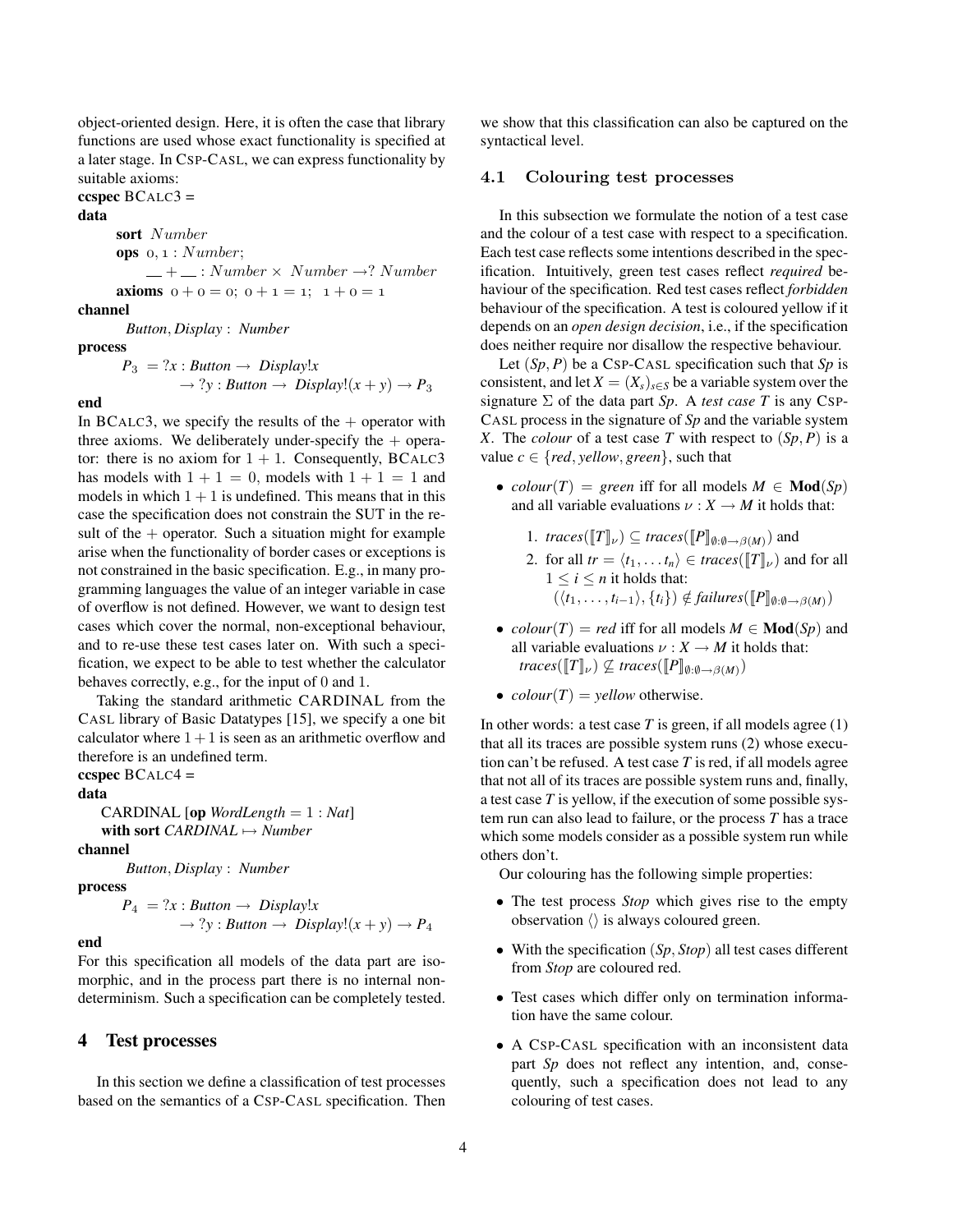• If *T* and *T'* are test cases such that  $\text{colour}(T) = c$ ,  $\textit{colour}(T') = c'$ , and  $\textit{traces}([\![T']\!]_{\nu}) \subseteq \textit{traces}([\![T]\!]_{\nu})$  for all models  $M \in Mod(S_p)$  and all variable evaluations  $\nu : X \to M$ , then  $c = green$  implies  $c' = green$  and  $c' = red$  implies  $c = red$ .

Typical examples of open design decisions which lead to yellow test cases are the following:

- Internal nondeterminism In the specification *Choice* =  $(a \rightarrow b \rightarrow (P \parallel \parallel Q)) \sqcap (b \rightarrow a \rightarrow (P \parallel \parallel Q)),$ the order of *a* and *b* is left open. Only the additional specification of a scheduling mechanism would enforce that, e.g., *a* is executed at the first step. Consider the test case  $T = a \rightarrow Stop$ . As *Choice* has the failure  $({\langle} \rangle, {a})$ , the colour of *T* is yellow. At the first step of *Choice* neither the execution of *a* nor the execution of *b* can be guaranteed.
- Loose specification In the same way, a heterogeneous model class of the data part can lead to a yellow test. Take for example the process (if  $foo(1) = 2$  then  $(continue \rightarrow Skip)$  **else**  $(shutDown \rightarrow Skip)$ . Here, the signal *continue* is sent in models where *foo* is, e.g., the successor function. In other models, *foo* might be the predecessor function and *shutDown* is sent. If the interpretation of *foo* is still an open design decision in the current specification, there are two correct implementations behaving differently. Consequently, the test case (*continue*  $\rightarrow$  *Skip*) is coloured yellow.

The latter example illustrates also that the classification of a test process as green, red, or yellow is in general undecidable, as CASL includes full first order logic and arbitrary CASL predicates are allowed in case distinctions. This is called the *test oracle problem*, see e.g. [13][12].

#### 4.2 Syntactic Characterisation

Using techniques originally developed in the context of full abstraction proofs for CSP [17], the above definition of colouring test processes has an equivalent syntactical characterisation for certain test processes. A test processes *T* is called *linear* if it can be written as  $T = t_1 \rightarrow \ldots \rightarrow t_n \rightarrow$ *Stop*.

Concerning trace inclusion with respect to a linear test process *T* of length  $n \geq 0$ , we define the following system of process equations

$$
\begin{array}{rcl}\n\text{check}_{T} & = & ((P \parallel T)[[R_{s_1}]] \dots [[R_{s_h}]] \\
& & [[A] | \text{count}(n)) \setminus s_1 \setminus \dots \setminus s_n \\
\text{count}(n : \text{Nat}) & = & \text{if } n = 0 \text{ then } \text{Ok} \rightarrow \text{Stop else } \text{count}(k-1)\n\end{array}
$$

To make this a valid process part of a CSP-CASL specification, we take the original data part and extend it conservatively, i.e. without loosing any model of the data part. To this end we add a datatype *Nat* with the standard operations, a free type *A* consisting only of the constant *a*, a free type *OK* consisting only of the constant *Ok*, and for each sort  $s_1 \ldots s_k$  in which *T* could possibly communicate a renaming predicate  $R_{s_i, A}: s_i \times A$  with the axiom  $\forall x: s_i \bullet R(x, a)$ .

We briefly sketch the idea behind this process definition: The synchronous parallel operator  $\parallel$  forces *P* and *T* to agree on all communications. Should *P* agree to execute the communications  $t_1, \ldots, t_n$  of *T* in exactly this order, this results in a sequence of *n* communications. All these communications are renamed into *a* via the predicates  $R_{s_i, A}$ . The process *count* communicates  $Ok$  after the execution of  $n \, a's$ . Hiding the communication *a* makes only this *Ok* visible.

Now, one can prove the following: Given a model  $M \in$  $\text{Mod}(Sp)$  and a variable evaluation  $\nu : X \to M$ , then

$$
traces([\![T]\!]_{\nu}) \subseteq traces([\![P]\!]_{\emptyset:\emptyset \to \beta(M)})
$$
  
\n
$$
\Leftrightarrow
$$
  
\n
$$
traces([\![check]\!]_{\nu}) = traces([\![OK \to Stop]\!]_{\nu})
$$

Thus, a test process is red, iff

 $\forall x_1 : s_1, \ldots, x_l : s_n \cdot check_T \neq_T Ok \rightarrow Stop$ .

And for a test process to be green, it is necessary that

 $\forall x_1 : s_1, \ldots, x_l : s_n \cdot check_T = \tau \; Ok \to Stop.$ 

Here  $x_1, \ldots, x_l$  is the list of variables occurring in the terms.

A similar result can be obtained for the condition on the failures, which occurs in the colouring of a green test case.

### 5 Testing and Refinement

In the previous section, we defined the expected result of a test process with respect to a specification in terms of the colours green, red and yellow. In this section, we define how to execute a test case with respect to a particular SUT. Then, we study if the colouring of test cases is preserved under refinement. Finally, we show that the green test cases of a specification actually refine this very specification.

#### 5.1 The overall test setting

Here, we define the execution of a test process with respect to a particular SUT, see Figure 3. The test verdict is obtained during the execution of the SUT from the expected result defined by the colour of the test process.

A *point of control and observation* (PCO)  $P =$  $(A, \|\ldots\|, \mathcal{D})$  of an SUT consists of

- an alphabet  $A$  of primitive events which can be communicated at this point,
- a mapping  $\|\ldots\| : A \longrightarrow T_{\Sigma}(X)$  which returns for each  $a \in \mathcal{A}$  a term (usually a constant) over  $\Sigma$ , and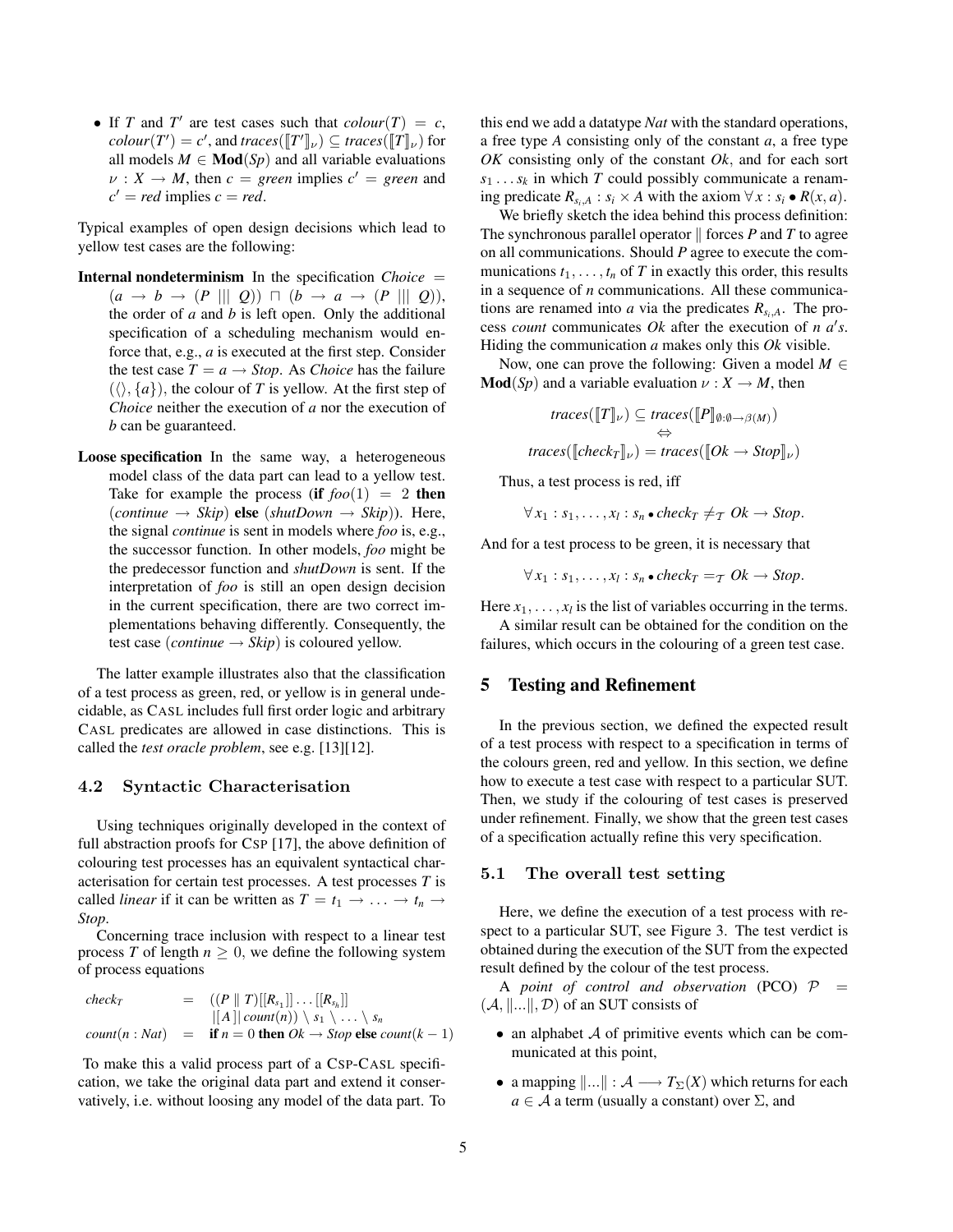• a direction  $D : A \longrightarrow \{ts2sut, sut2ts\}.$ 

*ts*2*sut* stands for signals which are sent from the testing system to the system under test, and *sut*2*ts* stands for signals which are sent in the other direction. In telecommunications, the mapping  $\Vert \dots \Vert$  is called a *coding rule*. For the data type definition language ASN.1 (Abstract Syntax Notation One) [4] there are standardized coding rules for many frequently used PCOs.

We say that a test case *T* is *executable* at a PCO P with respect to a specification (*Sp*, *P*), if

- for each term *t* occurring in *T* there is exactly one  $a_t \in A$  such that  $a_t$  and *t* are equal<sup>2</sup>. This requirement ensures that each term in the test case corresponds to some observable or controllable event in the SUT.
- for  $a, b \in A$ , if  $\|a\|$  equals  $\|b\|$  then *a* and *b* are the same primitive event. This requirement ensures that different observations or control events represent different values.

For test execution, we consider the SUT to be a process over the alphabet  $A$ , where the internal structure is hidden. Hence, the SUT can engage in communications at the PCO. Communications *a* with  $D(a) = \frac{su}{2ts}$  are initiated by the SUT and are matched by the testing system with the expected event from the test case. Communications *a* with  $D(a) = ts2sut$  are initiated by the testing system and cannot be refused by the SUT. However, if the SUT sends an event without a stimulus, the SUT deviates from the specified behaviour. If the SUT internally refuses some communication, this can only be observed by the fact that it doesn't answer, i.e., the testing system waits for some event *sut*2*ts*, but this event does not happen. Testing is concerned with safety properties only; thus we say that in such a case a *timeout* happens.

The *test verdict* of a test case is defined relatively to a particular CSP-CASL specification and a particular SUT. The verdict is either *pass*, *fail* or *inconclusive*. Intuitively, the verdict *pass* means that the test execution increases our confidence that the SUT is correct with respect to the specification. The verdict *fail* means that the test case exhibits a fault in the SUT, i.e., a violation of the intentions described in the specification. The verdict *inconclusive* means that the test execution neither increases nor destroyes our confidence in the correctness of the SUT.

Let  $T = (t_1 \rightarrow t_2 \rightarrow \ldots \rightarrow t_n \rightarrow Stop)$  be a linear test case. Assume  $\text{colour}(T) = c$  with respect to a specification

 $(Sp, P)$ . Assume further that *T* is executable at a PCO  $P =$  $(A, \|\ldots\|, \mathcal{D})$ . The test verdict of the test case *T* with colour *c* at the PCO  $\mathcal P$  relatively to an execution of the SUT is defined inductively as follows:

- If  $n = 0$  the colour *c* of the test case yields the test verdict as follows: if *c* = *green* the test verdict is *pass*, if  $c = red$  the test verdict is *fail*, if  $c =$  *yellow* the test verdict is *inconclusive*.
- If  $n > 0$ , let *a* be the primitive event with ||*a*|| equals *t*1. Assume that the colour *c* is
	- $-$  *green*: If the direction  $D(a) = \frac{sut}{2ts}$  and we receive *a*, then we inductively determine the test verdict by continuing to execute the SUT against the remaining linear test case  $(t_2 \rightarrow \ldots \rightarrow t_n \rightarrow$ *Stop*).

If the direction  $D(a) = sut2ts$  and we receive some *b* different from *a* or if a timeout occurs, then the test verdict is *fail*.

If the direction  $D(a) = ts2tsut$  and we receive an event from the SUT within the timeout period, then the test verdict is *fail*.

If the direction  $D(a) = ts2sut$  and we do not receive an event during the timeout period, then we send *a* to the SUT and obtain the test verdict by continuing to execute the SUT against the remaining linear test case  $(t_2 \rightarrow \ldots \rightarrow t_n \rightarrow Stop)$ .

 $-$  *red*: If the direction  $D(a) = \frac{sut}{2ts}$  and we receive *a* we obtain the test verdict by continuing to execute the SUT against the remaining linear test case  $(t_2 \rightarrow \ldots \rightarrow t_n \rightarrow Stop)$ .

If the direction  $D(a) = \frac{sut}{2ts}$  and we receive some *b* different from *a* or if a timeout occurs, then the test verdict is *pass*.

If the direction  $D(a) = ts2tsut$  and we receive an event from the SUT within the timeout period, then the test verdict is *pass*.

If the direction  $D(a) = ts2sut$  and we do not receive an event during the timeout period, then we send *a* to the SUT and obtain the test verdict by continuing to execute the SUT against the remaining linear test case  $(t_2 \rightarrow \ldots \rightarrow t_n \rightarrow Stop)$ .

– *yellow*: the test verdict is *inconclusive*.

The verdict of a yellow test case is always *inconclusive* and does not require any execution of the SUT. Recall that a yellow test case reflects an open design decision. Consequently, such a test case can neither reveal a deviation from the intended behaviour, nor can it increase the confidence that the system is apt to its intended use. After taking this design decision, however, i.e. turning the property into

<sup>2</sup>Strictly speaking, this is the case if *a<sup>t</sup>* and *t* are of the same sort and  $Sp \models (\forall X \bullet ||a_t|| = t)$ . Here, *X* is a variable system including all variables of  $\|a_t\|$  and *t*. Since in general equality of CASL terms is undecidable, in general it is undecidable if an arbitrary test case is executable with respect to a PCO. However, for all practical purposes equality is easily decidable.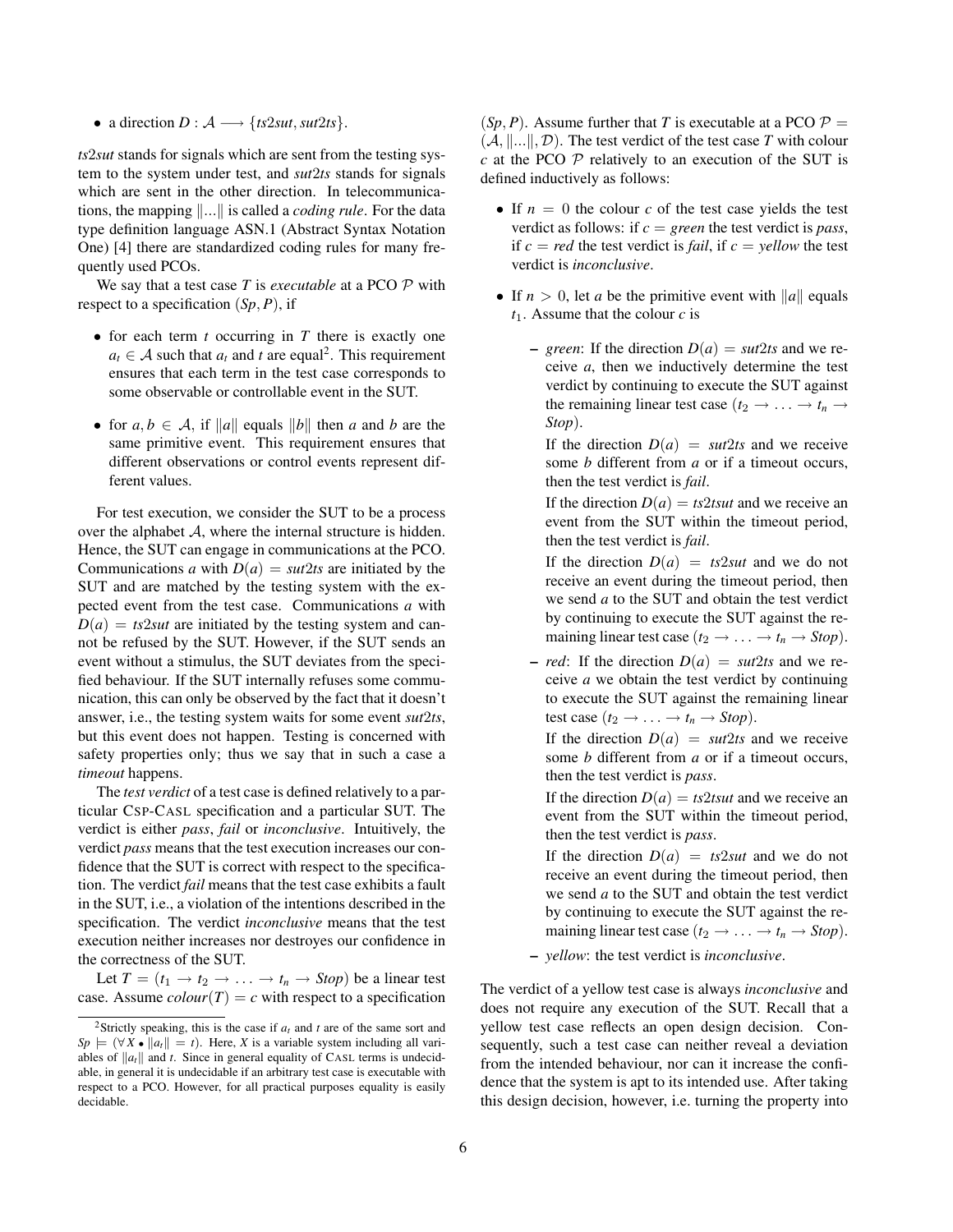an intended or a forbidden one, the colour of the test will change and we will obtain *pass* or *fail* as a verdict. In the next section we will discuss how the colouring of test cases changes under refinement.



Figure 3: Overall formal testing framework

#### 5.2 Properties of Test-Suites

Let  $\leq$  be a binary relation over CSP-CASL specifications such that  $(Sp, P) \le (Sp', P')$  implies that the signature of  $Sp$  is included in the signature of  $Sp'$ . We call such a relation to be  $\le$  *well-behaved*, if, given specifications  $(Sp, P) \le (Sp', P')$  with consistent data parts *Sp* and  $Sp'$  and a variable system *X* over the signature of *Sp*, the following holds for any test process *T* over *Sp*:

- 1. *colour*(*T*) = *green* with respect to  $(Sp, P)$  implies  $\text{colour}(T) = \text{green with respect to } (Sp', P'), \text{and}$
- 2. *colour*(*T*) = *red* with respect to  $(Sp, P)$  implies  $\text{colour}(T) = \text{red}$  with respect to  $(Sp', P')$ .

Interpreting  $\leq$  as a development step, this means: If a test case *T* reflects a desired behavioural property in (*Sp*, *P*), i.e.  $\text{colour}(T) = \text{green}$ , after a well-behaved development step from  $(Sp, P)$  to  $(Sp', P')$  this property remains a desired one and the colour of *T* is green. If a test case reflects a forbidden behavioural property in (*Sp*, *P*), i.e.  $\text{colour}(T) = \text{red}$ , after a well-behaved development step from  $(Sp, P)$  to  $(Sp', P')$  this property remains a forbidden one and the colour of *T* is red. A well-behaved development step can change only the colour of a test case *T* involving an open design decision, i.e.  $\text{colour}(T) = \text{yellow}$ . Figure 4 illustrates this effect in the context of the test verdict.

In the following, we study for various refinement relations if they are well-behaved.

#### 5.2.1 Data refinement is well-behaved

Let  $(Sp, P) \sim_{\mathcal{D}} (Sp', P)$  hold via data refinement, i.e.  $\Sigma(Sp) = \Sigma(Sp')$  and **Mod** $(Sp') \subseteq \textbf{Mod}(Sp)$ . Then  $\rightsquigarrow_{\mathcal{D}}$  is



Figure 4: Test colouring and test verdict under well-behaved refinement

well-behaved independent of the choice of the CSP model  $D$ . Especially, data refinement over the traces model  $T$ , the failures/divergences model N, the stable failures model  $\mathcal{F}$ , and the stable revivals model  $R$  [18] are well behaved.

Of this proof we consider only the case that the test process *T* is green over  $(Sp, P)$ . Let *M'* be model of *Sp'*. As  $\text{Mod}(Sp') \subseteq \text{Mod}(Sp)$ , we obtain: M' is also a model of *Sp*. For the models of *Sp*, however, the conditions 1. and 2. for a green test case hold by assumption.

#### 5.2.2 Model  $\mathcal{T}$ : process refinement is not well-behaved

As the CSP trace refinement does not guarantee the preservation of behaviour, it is to be expected that the CSP-CASL notion of process refinement based on  $T$  fails to be well-behaved. This is illustrated by the following counterexample:

| ccspec $DOONEA =$    | $ccspec$ DONOTHING $=$ |  |  |  |  |
|----------------------|------------------------|--|--|--|--|
| data sort $s$        | data sort $s$          |  |  |  |  |
| op $a : s$           | op $a : s$             |  |  |  |  |
| process              | process                |  |  |  |  |
| $a \rightarrow Stop$ | <b>Stop</b>            |  |  |  |  |
| end                  | end                    |  |  |  |  |

As *Stop* refines any process in the CSP traces model  $T$ , we have DOONEA  $\rightsquigarrow$ T DONOTHING via process refinement. The process  $T = a \rightarrow Stop$  has the colour green over DOONEA, however has the colour red over DONOTHING.

### 5.2.3 Models  $\mathcal{N}, \mathcal{F}$  and  $\mathcal{R}$ : process refinement is wellbehaved for divergence free processes

CSP-CASL process refinement based on CSP models  $N, F$ and  $R$  is well-behaved, provided the processes involved are divergence-free.

Concerning  $N$  and  $\mathcal F$  it is sufficient to prove this for  $F$  only, as failures divergences refinement and stable failures refinement are equivalent on divergence free processes. Again, we consider only the case of a green test process.

Let  $(Sp, P) \rightsquigarrow_{\mathcal{F}} (Sp, P')$  hold via process refinement. Let the test process  $T$  be green with respect to  $(Sp, P)$ . Let *M* be a model, let  $\nu$  be a variable evaluation. We prove by induction on the length *n* of traces  $t \in \text{traces}(\llbracket T \rrbracket_{\nu})$  that  $t \in$ *traces*( $[$ *P* $]_{\emptyset:\emptyset \to \beta(M)}$ *). For n* = 0 this is obviously the case.Let  $t = \langle t_1, \ldots, t_n, t_{n+1} \rangle \in \text{traces}([\![P]\!]_{\emptyset:\emptyset \to \beta(M)})$ . Then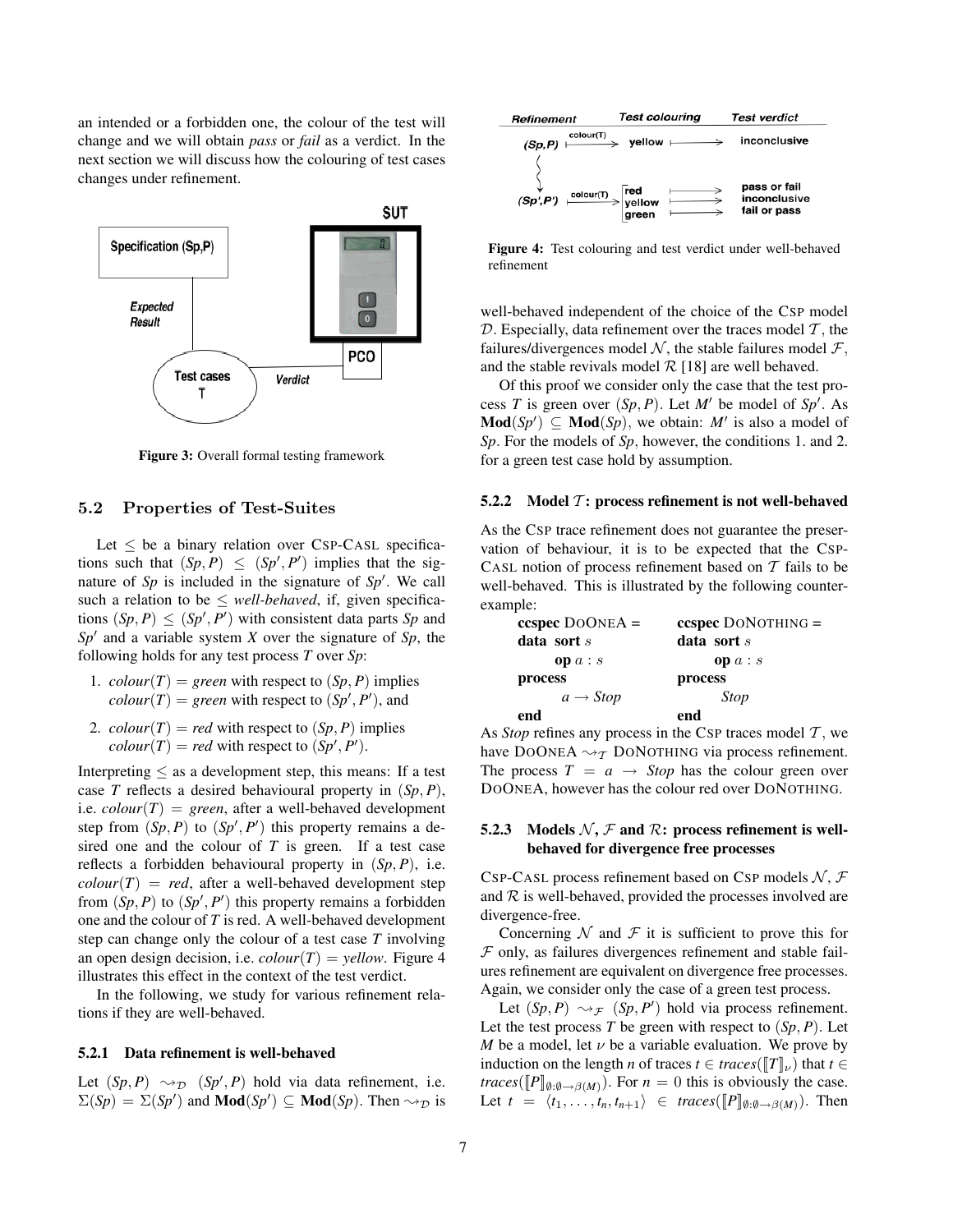$\langle t_1, \ldots, t_n \rangle \in \text{traces}([\![P]\!]_{\emptyset:\emptyset \to \beta(M)})$  and thus by induction hypothesis also  $\langle t_1, \ldots, t_n \rangle \in \text{traces}([\![P']\!]_{\emptyset:\emptyset \to \beta(M)})$ . Let us assume that  $\langle t_1, \ldots, t_n, t_{n+1} \rangle \notin traces([\![P']\!]_{\emptyset:\emptyset \to \beta(M)})$ . As a divergence free process, *P*<sup> $\prime$ </sup> has the failure  $(\langle t_1, \ldots, t_n \rangle, \emptyset)$ . Thus, by healthiness of the stable failures domain,  $P'$  has also failure  $(\langle t_1, \ldots, t_n \rangle, \{t_{n+1}\})$  – which is a contradiction to *failures*( $[$ [*P*'] $]$ <sub> $\emptyset$ : $\emptyset \rightarrow \beta(M)$ )  $\subseteq$  *failures*( $[$ [*P*] $]$  $\emptyset$ : $\emptyset \rightarrow \beta(M)$ )  $\neq$ </sub>  $(\langle t_1, \ldots, t_n \rangle, \{t_{n+1}\})$ . The proof of the 2nd condition is trivial.

The proof for  $R$  follows the same line of argument.

#### 5.3 Green test cases form a refinement

Besides the question whether refinements are well behaved with respect to test case colouring, one can also ask the other way round: Is there a refinement between the specification and the test processes? Here, we have the relation: Given a green test *T* over a CSP-CASL specification  $(Sp, P)$ . Then  $(Sp, P) \rightsquigarrow_T (Sp, T)$ , i.e. every green test process is a CSP-CASL process refinement with respect to the traces model T. Let  $Green_{(Sp,P)}$  be the set of all green test processes with respect to  $(Sp, P)$ . Then  $(Sp, P) \rightsquigarrow_T (Sp, \square \, Green_{(Sp, P)}).$ 

### 6 The calculator example revisted

In this section we re-consider the calculator example stated in Section 3 and establish the informal claims and promises made in that section. We prove refinement relations between the various specifications, construct a test suite, and determine the colour of its test cases with respect to the specification of Section 3. Finally, we show how the test cases can be implemented with a software simulation of the calculator.

### 6.1 Refinements

We first show by fixed point induction that BCALC0 refines to BCALC1 via process refinement within the stable failures model  $F$ .

$$
(?x : Button \rightarrow P_0) \sqcap (!y : Display \rightarrow P_0)
$$
  
= $\mathcal{F}$   $(?x : Button \rightarrow ((?x : Button \rightarrow P_0)$   
 $\sqcap (!y : Display \rightarrow P_0))) \sqcap (!y : Display \rightarrow P_0)$   
 $\sqsubseteq_{\mathcal{F}}$   $?x : Button \rightarrow ((?x : Button \rightarrow P_0)$   
 $\sqcap (!y : Display \rightarrow P_0))$   
 $\sqsubseteq_{\mathcal{F}}$   $?x : Button \rightarrow!y : Display \rightarrow P_0$ 

The proofs uses standard CSP laws: First, we unwind the recursion at the first occurrence of  $P_0$ . Then we leave out the second branch of the last internal choice. Finally, we select the second branch of the internal choice.

Next, we show that BCALC1 refines to BCALC2 via process refinement within the stable failures model  $\mathcal{F}$ .

$$
?x: Button \rightarrow !y: Display \rightarrow P_1
$$
  
= $\mathcal{F}$  ?x: Button \rightarrow !y: Display  
 $\rightarrow ?x'$ : Button \rightarrow !y: Display \rightarrow P\_1  
 $\sqsubseteq_{\mathcal{F}}$  ?x: Button \rightarrow Display!x \rightarrow ?x': Button  
 $\rightarrow Display!(x + x') \rightarrow P_1$   
= $\mathcal{F}$  ?x: Button \rightarrow Display!x \rightarrow ?y: Button  
 $\rightarrow Display!(x + y) \rightarrow P_1$ 

Again, we first unwind the recursion of  $P_1$ . As  $P_1$  is independent of *x* we can rename *x* into  $x'$ . Chosing the specific values *x* and  $x + x'$  for the two occurences of  $y : Display$ is a refinement. Finally, renaming  $x'$  into  $y$  preserves the semantics of the process.

As all processes involved are divergence free, our proofs also carry over to the failure/divergences model  $N$ .

Adding axioms to a signature without changing the process part always results in a data refinement. Consequently, BCALC2 refines to BCALC3 via data refinement. As the axioms stated in BCALC3 hold, e.g., for the natural numbers, the data part of BCALC3 is consistent.

The axioms for 0 and 1 stated in BCALC3 hold in the specification CARDINAL. As the process part is not changed, BCALC3 refines to BCALC4 via a data refinement.

#### 6.2 Colouring of test cases

In this subsection we define some meaningful test cases for the calculator.

- *T*<sup>0</sup> : *Stop*  $T_1$  : *Button*! $1 \rightarrow Stop$  $T_2$  : *Display*! $1 \rightarrow$  *Stop T*<sup>3</sup> : *Button*!0 → *Button*!1 → *Stop*  $T_4$  : *Button*! $1 \rightarrow Display!1 \rightarrow Stop$
- $T_5$ : *Button*! $1 \rightarrow$  *Display*! $0 \rightarrow$  *Stop*
- $T_6$ : *Button*! $0 \rightarrow Display!0 \rightarrow Button!1 \rightarrow Display!1 \rightarrow Stop$
- $T_7$ : *Button*!1  $\rightarrow$  *Display*!1  $\rightarrow$  *Button*!1  $\rightarrow$  *Display*!0  $\rightarrow$  *Stop*

The following table shows how these test process are coloured with respect to the specifications of Section 3:

|         |    |                |                |              | $T_0$   $T_1$   $T_2$   $T_3$   $T_4$   $T_5$   $T_6$   $T_7$ |              |   |                  |
|---------|----|----------------|----------------|--------------|---------------------------------------------------------------|--------------|---|------------------|
| $P_{0}$ |    |                |                |              | $G \mid Y \mid Y \mid Y \mid Y \mid Y \mid Y \mid Y$          |              |   |                  |
| $P_1$   |    |                |                |              | $G \mid G \mid R \mid R \mid Y \mid Y$                        |              |   |                  |
| $P_2$   |    |                |                |              | G   G   R   R   G   Y   Y                                     |              |   | $Y^{\perp}$      |
| $P_{3}$ |    |                |                |              | G   G   R   R   G                                             | R            | G |                  |
| $P_{A}$ | G. | G <sub>1</sub> | R <sup>1</sup> | $\mathbb{R}$ | G                                                             | $\mathbb{R}$ | G | $\boldsymbol{R}$ |

The empty observation  $T_0$  is green with respect to all specifications.  $T_1$  becomes green for  $P_1$  as  $P_1$  cannot refuse the event *Button*! after the empty trace.  $T_2$  becomes red for  $P_2$ as *Display*!1 is not an initial event of  $P_2$ .  $T_6$  stays yellow for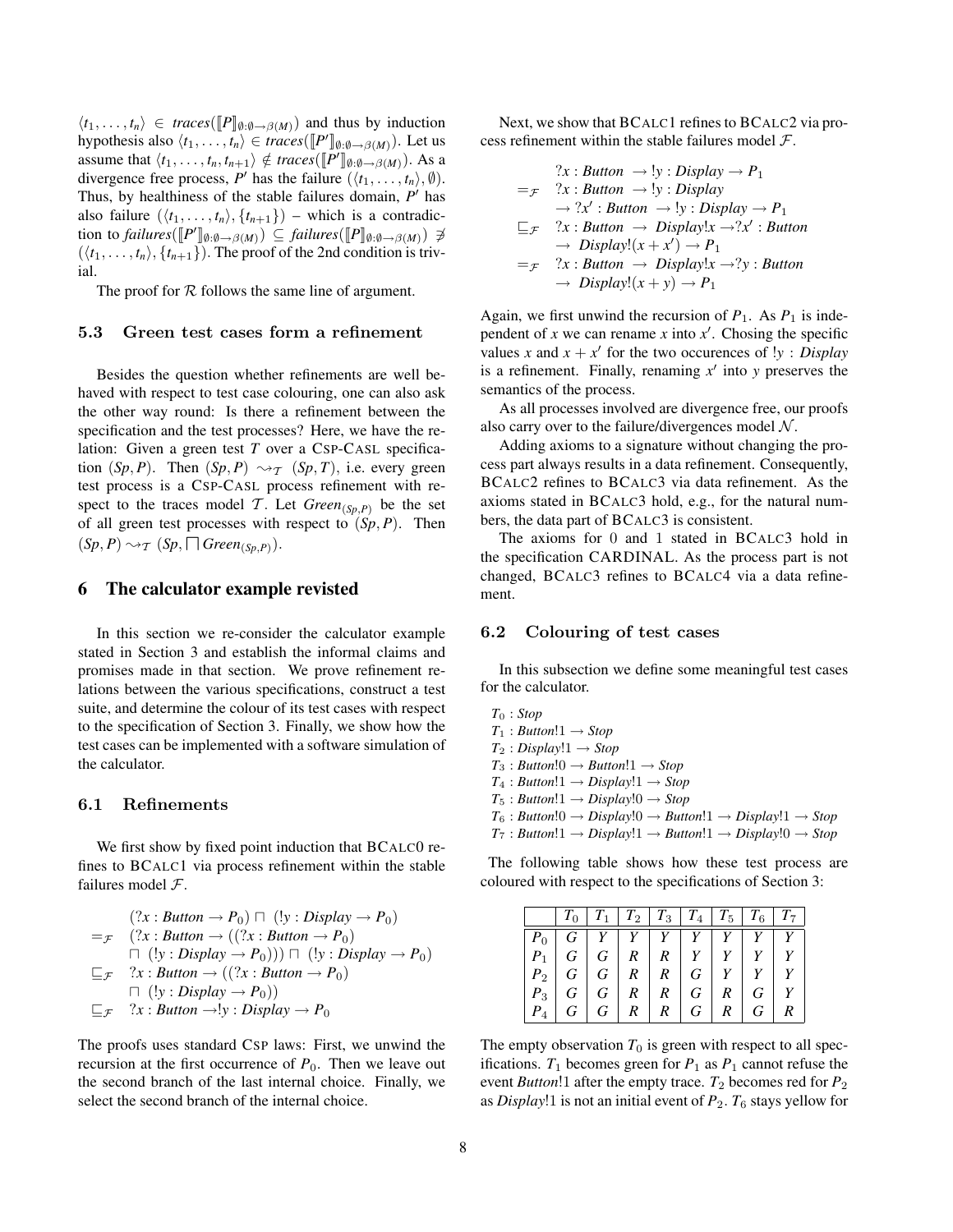$P_0$  to  $P_2$ , as the result of  $0 + 1$  has yet not been specified. The axiom  $0 + 1 = 1$  in  $P_3$  turns this test case green. However, the result of  $1 + 1$  is still not specified in  $P_3$ . Thus,  $T_7$ is still yellow in  $P_3$ . Only for  $P_4$  we know that  $1 + 1$  is undefined. As the constant 1 is defined, however,  $P_7$  becomes red over  $P_4$ . Note that – in accordance to our theoretical results – the colour of a green or red test case does not change under refinement.

We also give a sample proof for these colourings using the syntactical characterisations stated in Section 4.2. We show that the test case  $T_6$  is coloured green with respect to *P*3:

$$
= (( (?x : Button \rightarrow Display!x \rightarrow
$$
  
\n?y : Button \rightarrow Display! (x + y) \rightarrow P<sub>3</sub>)  
\n|| (Button!0 \rightarrow Display!0 \rightarrow  
\n
$$
Button!1 \rightarrow Display!1 \rightarrow Stop)
$$
  
\n
$$
||[a/Button!0, ..., a/Display!1]||[a|| count(4)) \setminus \{a\}
$$
  
\n
$$
= ((Button!0 \rightarrow Display!0 \rightarrow
$$
  
\n
$$
Button!1 \rightarrow Display!1 \rightarrow Stop)
$$
  
\n
$$
[[a/Button!0, ..., a/Display!1]||[a]| count(4)) \setminus \{a\}
$$
  
\n
$$
= (a \rightarrow a \rightarrow a \rightarrow a \rightarrow Ok \rightarrow Stop) \setminus \{a\}
$$
  
\n
$$
= Ok \rightarrow Stop
$$

Thus, the traces condition for green is fulfilled. As  $P_3$ does not have any internal non-determinism, also the failures condition becomes true. Consequently, the colour of the test case  $T_6$  is green.

### 6.3 Establishing a SUT and PCO

In order to demonstrate how our approach can be used for testing an implementation, we sketch a Java program which realizes the specification BCALC4. We give only the parts necessary to understand the communication and omit most of the control part.

```
import java.awt.*;
public class BCalc extends JFrame {
 . . .
public BCalc() \{ initialize (); \}private JPanel getJContentPane ()
\{ \dots \}button 0 = new JButton();button0.addActionListener
 (new ActionListener ()
{ public void action Performed
                       (ActionEvent e)
    { execute (0); } });
    panel. add ( button 0);
     . . .
    display = new JTextField (12);
    pane 2. add (display);
    . . . }
```

```
protected void execute (int value)
 \{ if (first Press){ display Value = value;first Press = false;display.setText(""+displayValue); }
  else { if (displayValue == 0 & dx value == 0){ display Value = 0;
      display.setText(""+displayValue);
      first Pre s s = true;else \{ \ldots \} \}
```

```
public static void main (String [] args)
 \{ new BCalc(); \} }
```
Upon startup, this program creates objects for the buttons and display. For each button there is a private method actionPerformed which is called by the Java runtime library whenever the button is pressed with the mouse. The program then uses the method setText inherited from JTextField to write the result to the screen.

For the point of control and observation of this SUT we use the alphabet of primitive events  $A = \{button_0, button_1, display_0, display_0, display_1\}.$  We define  $\|button_i\| = Button.i, \|\ndisplay_i\| = Display.i$  for  $i = 0, 1$ . The direction of button events is  $ts2sut$ , while it is *sut*2*ts* for display events. The test cases  $T_1$  to  $T_7$  of Section 6.2 are executable at the above PCO with respect to all specifications of Section 3.

In order to execute the test cases the testing system must be able

- to invoke the appropriate method actionPerformed for each button event and
- to observe the respective display event whenever the method setText is called.

For the execution of the test processes, we define 2 secs as the period of time in which we expect a response from the SUT. Interesting test executions arise from the test cases  $T_2$ and  $T_3$ . Here, we first show a test protocol of the execution of  $T_2$  at our implementation of BCALC4 in Java:

Colour of the test: red Start time of the test: 7:28:21:021 No event was recieved after 2 sec: timeout. Test verdict: pass.

As  $T_2$  is red over BCALC4 and a timeout occurs, the test verdict is pass.

Concerning  $T_3$  we obtain the following execution protocol:

Colour of the test: red Start time of the test: 7:30:22:031 button0 was pressed at time 7:30:24:036 display0 was received at time 7:30:25:236 no events were expected from the SUT Test verdict: pass.